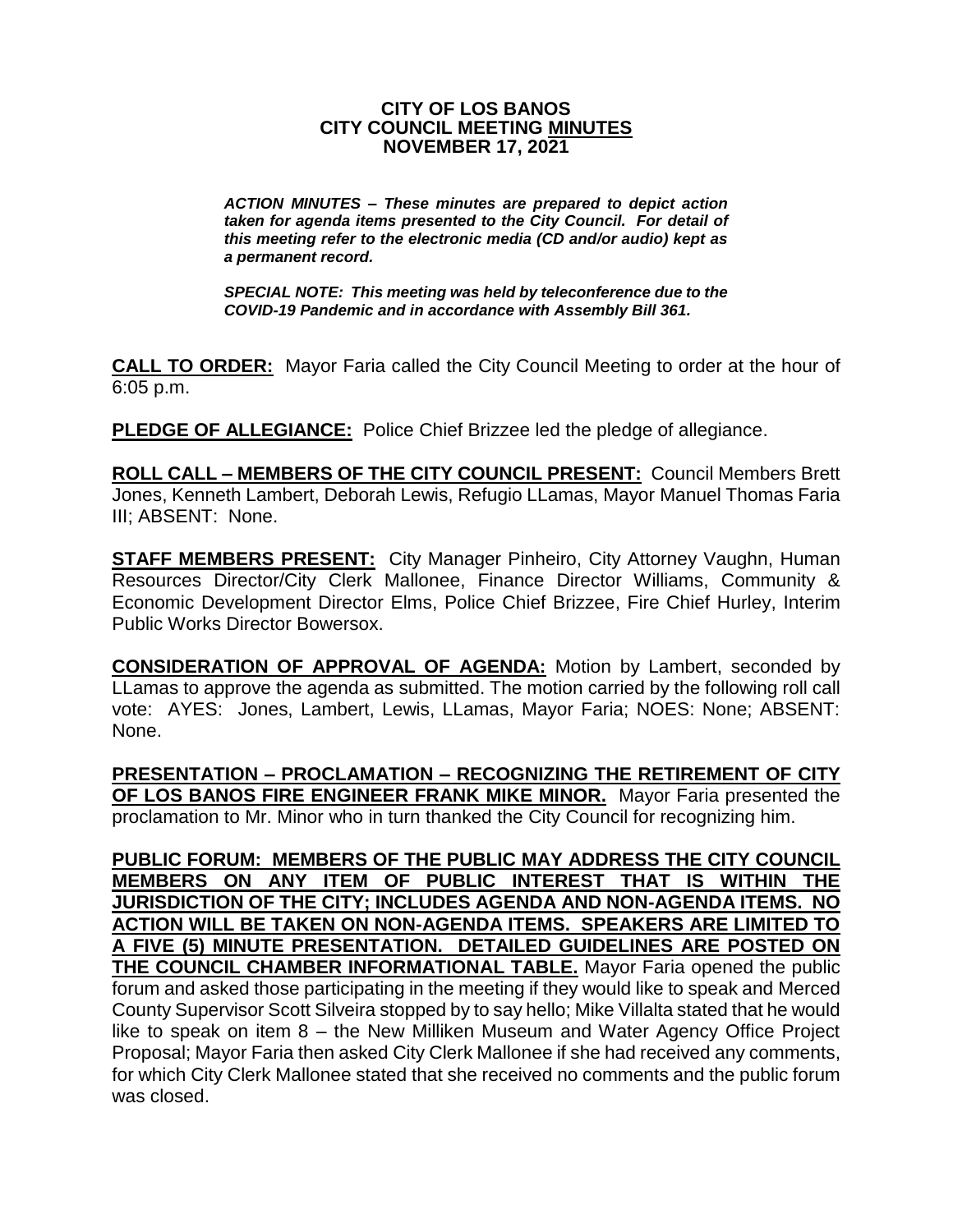**CONSIDERATION OF APPROVAL OF CONSENT AGENDA.** Motion by Lewis, seconded by Lambert to approve the consent agenda as follows: Check Register for #229558 – #229817 in the Amount of \$746,292.21; Minutes for the November 3, 2021 City Council Meeting; City Council Resolution No. 6422 – Authorizing the Mayor of Los Banos to Enter into a Memorandum of Understanding for the Merced County Operational Area Technical Rescue Team; City Council Resolution No. 6423 – Amending Division 4 – Salary Schedule/Employee Classifications Relating to Changes to Section C – Community & Economic Development and Amending the Budget as it Pertains to Expenditures for Fiscal Year 2021-2022; City Council Resolution No. 6424 – Reauthorizing Remote Teleconference Meetings of the Legislative Bodies of the City of Los Banos Pursuant to the Provisions of AB 361. The motion carried by the following roll call vote: AYES: Jones, Lambert, Lewis, LLamas, Mayor Faria; NOES: None; ABSENT: None.

# **NEW MILLIKEN MUSEUM AND WATER AGENCY OFFICE PROJECT PROPOSAL.**

Community & Economic Development Director presented the staff report and introduced Dan Nelson who spoke in more detail to the proposal, which included a PowerPoint presentation. Chris White, Executive Director of the San Joaquin River Exchange Contractor's Authority, spoke regarding their involvement in this project.

Mayor Faria asked if there is any public comment. Mike Villalta spoke in support of this item, as this was a project that was very important to him while he was Mayor and will be a great addition to the Henry Miller Plaza and hopes the City Council will support this project. Merced County Supervisor Silveira spoke in support of this project and what this type of facility will bring to the City of Los Banos and a very worthwhile project for the City Council to support.

There was Council Member and staff discussion regarding how soon the construction will start, initial design taking about 5 months and a couple years for completion of the project, consider the possibility of including overflow parking for the Los Banos Community Center, how important the museum is for people to learn the history of Los Banos, and how this will beautified and highlight the downtown area near the Henry Miller Plaza and rail trail

Motion by Lewis, seconded by LLamas to direct staff to work with Milliken Museum, Water Agencies and project partners to develop a concept to utilize the northwest corner of Seventh Street and H Street for the development o fa new Milliken Museum and Water Agency Office. The motion carried by the following roll call vote: AYES: Jones, Lambert, Lewis, LLamas, Mayor Faria; NOES: None; ABSENT: None.

# **ADVISEMENT OF PUBLIC NOTICES (NO REPORT).** No report

# **CITY MANAGER REPORT.** No report

**REPORT/UPDATE ON MERCED COUNTY ASSOCIATION OF GOVERNMENTS (MCAG), PENINSULA CLEAN ENERGY (PCE), AND MEASURE V COMMITTEE.** Mayor Faria stated that MCAG recently had a retreat with upcoming discussion regarding